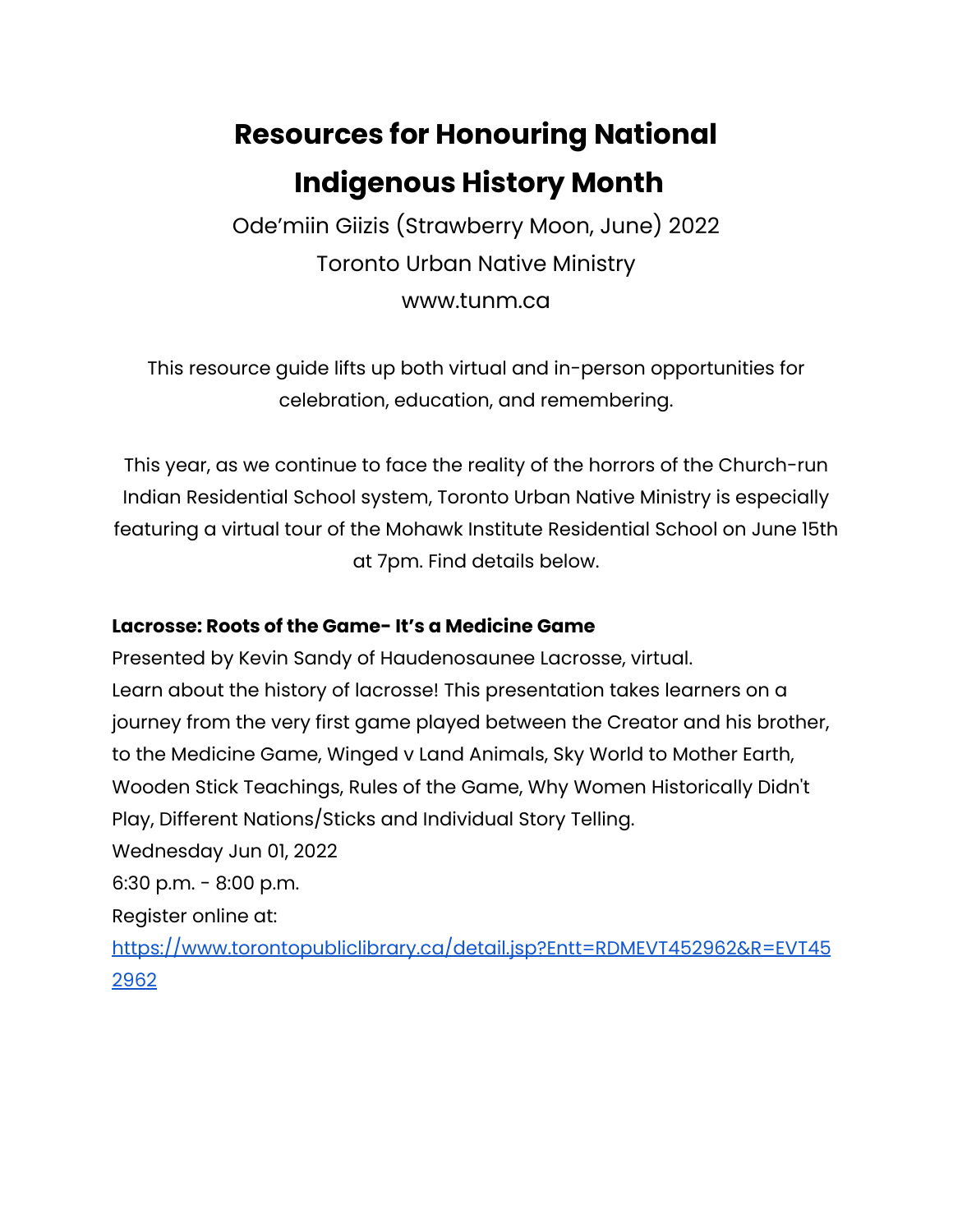## **Connecting Land-Based Healing & Traditional Medicines at the New Home of Anishnawbe Health Toronto**

Virtually join Anishnawbe Health Toronto, which the Diocese of Toronto has financially supported, for a virtual tour on Wednesday June 1. 12pm-1pm virtual event (register for zoom link) <https://aht.salsalabs.org/ipljune1virtualevent/index.html>

#### **Myeengun Henry: Traditional Anishinaabe Teachings**

Virtual webinar, free, June 2, 2022, 6:00-7:30pm "Please join us for this live webinar! Elder Myeengun Henry, Indigenous Knowledge Keeper, is Anishinaabe and a member from Deshkan Ziibiing. He is a former Chief of The Chippewas of the Thames First Nation and current elected Band Councilor. Myeengun is a traditional medicine healer and ceremony conductor, providing strategic leadership to University of Waterloo Faculty of Health in response to the Truth & Reconciliation Calls to Action." Register here:

[https://uwaterloo.ca/indigenous/events/myeengun-henry-traditional-anishi](https://uwaterloo.ca/indigenous/events/myeengun-henry-traditional-anishinaabe-teachings-free) [naabe-teachings-free](https://uwaterloo.ca/indigenous/events/myeengun-henry-traditional-anishinaabe-teachings-free)

#### **Two-Spirit Pow Wow**

Saturday, June 4, 2022 10am-6pm, in person.

70 Canuck Ave, North York, ON M3K 2C5

Toronto's first Two-Spirit Pow Wow at Downsview Park, hosted by 2-Spirited People of the 1st Nations. Through community, food, music and dance we hope to shine a light on who we are as Two-Spirit folks and our Nations as a whole.

<https://2spirits.org/>

# **As Long as the Rivers Flow: Past, Present and Future of the Land Back Movement**

Tue Jun 14, 2022, virtual, 1:00 p.m.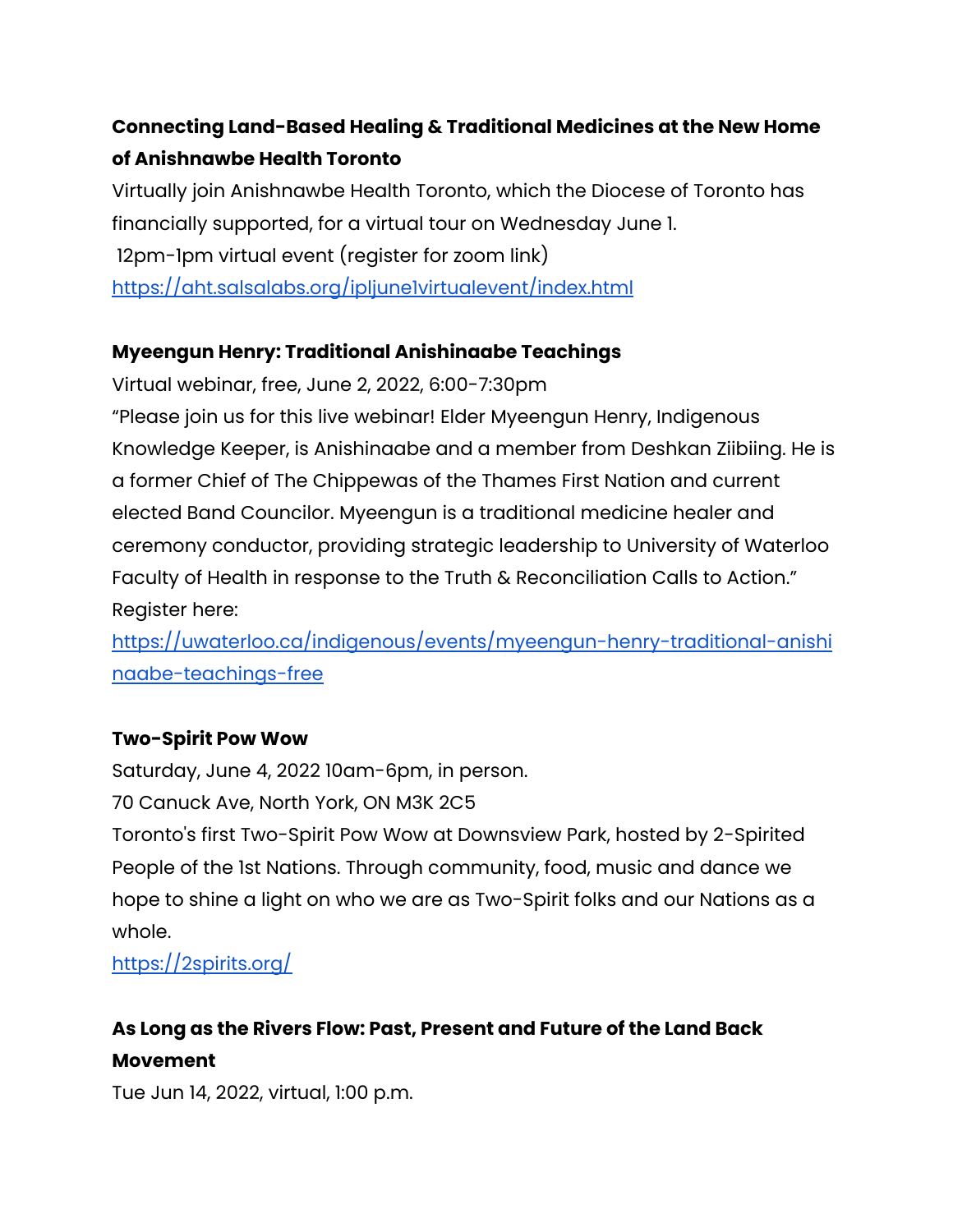What is the Land Back Movement? In recent years, this Indigenous-led movement has been increasingly visible in mainstream media. However, the origins of this political, cultural, and environmental movement go back generations.

Register online at:

[https://www.torontopubliclibrary.ca/detail.jsp?Entt=RDMEVT453531&R=EVT453](https://www.torontopubliclibrary.ca/detail.jsp?Entt=RDMEVT453531&R=EVT453531) [531](https://www.torontopubliclibrary.ca/detail.jsp?Entt=RDMEVT453531&R=EVT453531)

#### **Mohawk Institute Residential School Virtual Tour**

June 15th, 2022, 7:00PM, virtual.

Cost: \$10 donation to educational programming at the Woodland Cultural **Centre** 

The Woodland Cultural Centre presents a screening of the Mohawk Institute Residential School. Join us every third Wednesday of the month at 7pm and help support virtual programming at the Woodland Cultural Centre with your donation.

The virtual tour video was created with local production company Thru the Reddoor, and it follows the guide, Lorrie Gallant, as she gives a tour of the former Mohawk Institute Indian Residential School. During the video Lorrie provides the history of the institution over its 140 year history. Viewers will get to see the different rooms in the school, from the girls' and boys' dormitories, the cafeteria, laundry room, and other rooms throughout the building, as well as hear interviews from five Survivors of the Mohawk Institute. The Mohawk Institute was run by Anglican clergy, the Anglican Church of Canada, and the New England Company.

To register:

[https://woodlandculturalcentre.ca/june-15-2022-virtual-tour-of-the-former](https://woodlandculturalcentre.ca/june-15-2022-virtual-tour-of-the-former-mohawk-institute-residential-school/)[mohawk-institute-residential-school/](https://woodlandculturalcentre.ca/june-15-2022-virtual-tour-of-the-former-mohawk-institute-residential-school/)

**Jordan Williams White Eye: Anishinaabe Thunderbird Sundance of Ontario** June 16 2022, 6:00-7:30pm, virtual webinar, free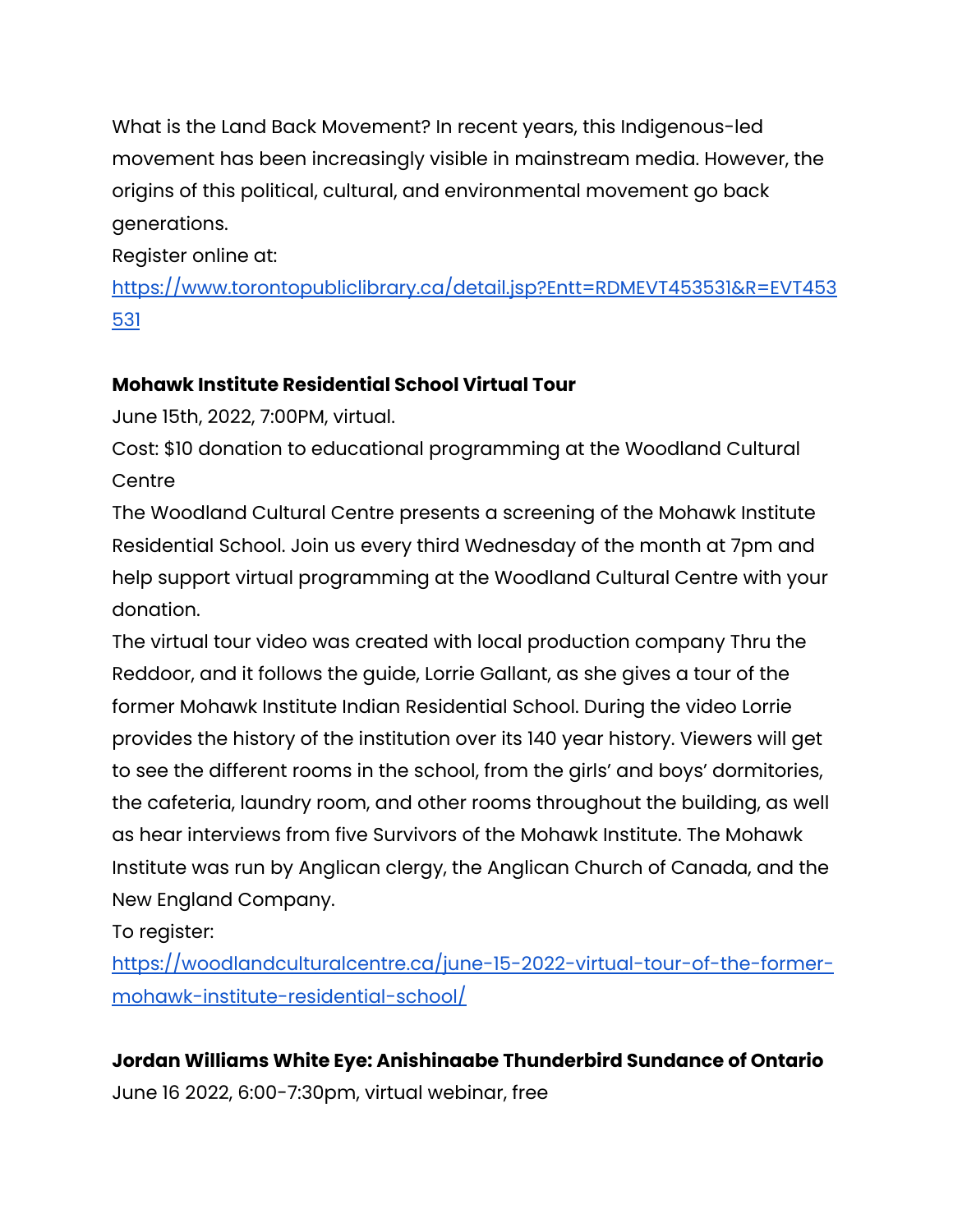"Jordan Williams White Eye is a passionate and dedicated Father from Bkejwanong First Nation. He is an Anishinaabe (Ojibway, Pottawatomi and Lenape) Spiritual Advisor, Knowledge Keeper, Pipe Carrier and Sweat Lodge Conductor, and he is the Caretaker/Leader of the Anishinaabe Thunderbird Sundance of Ontario. Jordan is Native Liaison with the Inn of the Good Shepherd in Sarnia, Ontario, and in addition to this role, offers cultural support to First Nation communities, community-based Indigenous agencies, colleges and universities, and provincial and federal correctional facilities across Ontario."

Register here:

[https://uwaterloo.ca/indigenous/events/jordan-williams-white-eye-anishina](https://uwaterloo.ca/indigenous/events/jordan-williams-white-eye-anishinaabe-thunderbird-sundance) [abe-thunderbird-sundance](https://uwaterloo.ca/indigenous/events/jordan-williams-white-eye-anishinaabe-thunderbird-sundance)

#### **Na-Me-Res Traditional Pow Wow**

Location: Fort York Historical site, 250 Fort York Blvd, Toronto, ON M5V 3K9 June 18th and 19th, in person.

The Na-Me-Res Annual Traditional Pow Wow returns Saturday, June 18 with drummers, dancers and food vendors. On Sunday, June 19 enjoy the Indigenous Food Market and main stage performances. Shop at the Craft Vendor Market both days and also enjoy month-long art installations.

#### **Indigenous People's Celebration- Richmond hill**

June 25th 1pm-5pm Elgin Barrow Arena, 43 Church St., in person. Join Indigenous People's Celebration, with live music, drumming, food, vendors, and speakers.

#### **Awakenings**

From June to July, enjoy new performances and art installations created by artists from the 2021 Awakenings Artist Mentorship program. Under the guidance of Weyni Mengesha, Mentor and Artistic Director at Soulpepper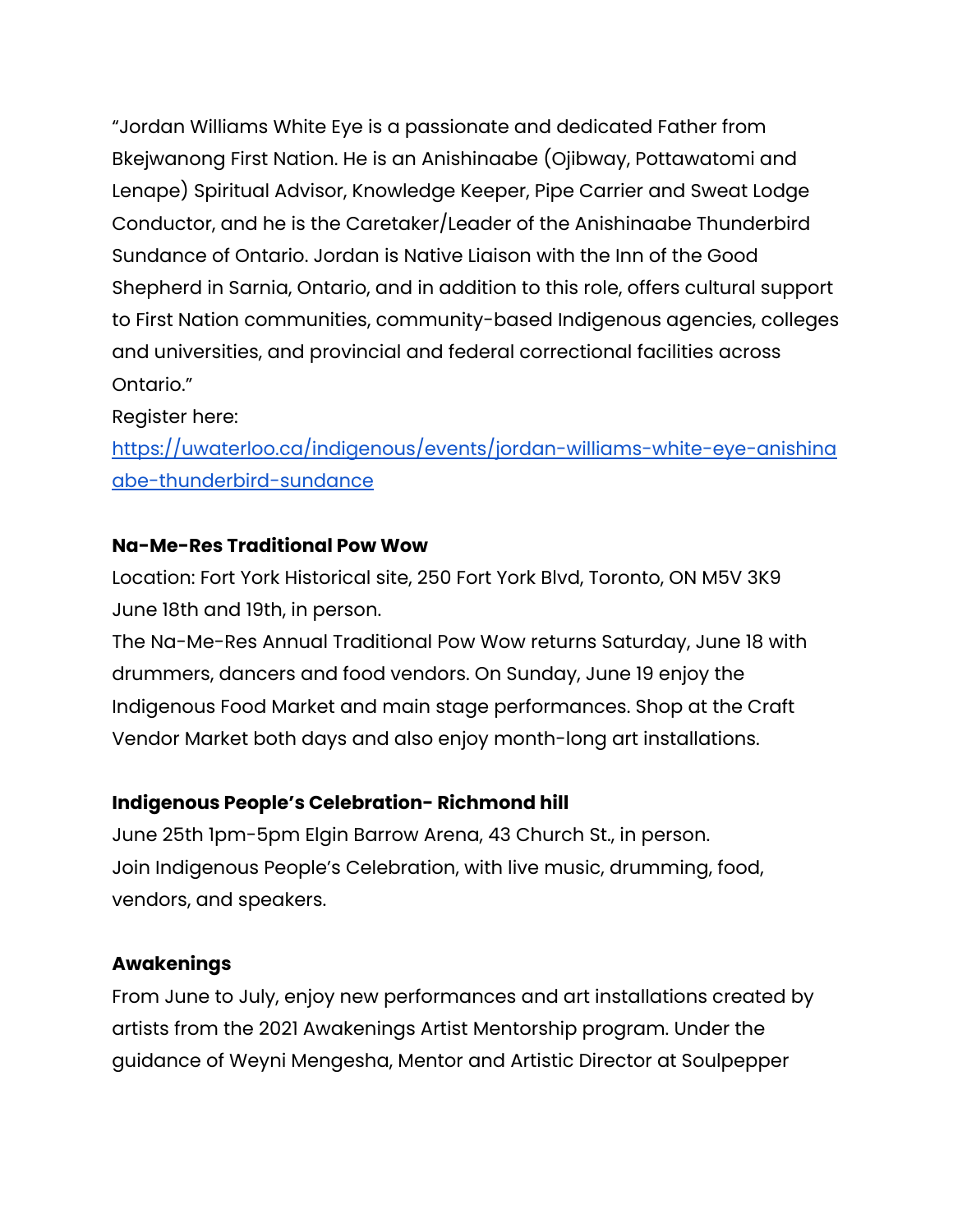Theatre Company, young artists have created powerful & playful works born of resistance, resilience and a call for a revolution of love and healing.

<https://www.soulpepper.ca/performances/awakenings>

Explore an unseen view. Awaken a new perspective. Join the conversation. Learn more below and view the full program

[https://www.youtube.com/playlist?list=PLkj3j5udLYHQUS8QwQGZKz3IUBgEWz](https://www.youtube.com/playlist?list=PLkj3j5udLYHQUS8QwQGZKz3IUBgEWzmn_) [mn\\_](https://www.youtube.com/playlist?list=PLkj3j5udLYHQUS8QwQGZKz3IUBgEWzmn_)

#### **Nogojiwanong Indigenous Fringe Festival (NIFF)**

#### <http://www.indigenousfringefest.ca/>

June 21-26, 2022, Peterborough, in person.

Take in theatre, music, poetry, dance and more performed by Indigenous multi-disciplinary artists and actors from across Ontario at this brand-new Indigenous fringe festival. Ten companies are scheduled to perform during the five-day festival following a special opening ceremony to kick off the event and commemorate Indigenous Peoples Day. Fringe festivals are uncensored, experimental theatre experiences that explore non-traditional styles and themes and support independent companies and artists. NIFF is a member of the Canadian Association of Fringe Festivals.

Shows will take place in an outdoor venue adjacent to the Enwayaang Building of Gzowski College, in the East Bank campus of Trent University in Peterborough. Get your tickets online from the Showplace Performance Centre. Trent University is located on the treaty and traditional territory of the Michi Saagiig Anishinaabeg and Chippewa Nations, collectively known as the Williams Treaties First Nations.

#### **Indigenous Learning Circle led by Traditional Indigenous Elder, Cat Criger**

This event will run weekly, beginning June 21 This weekly learning circle explores Indigenous cultures, perspectives and issues. Thoughts and questions of the participants, Indigenous teaching and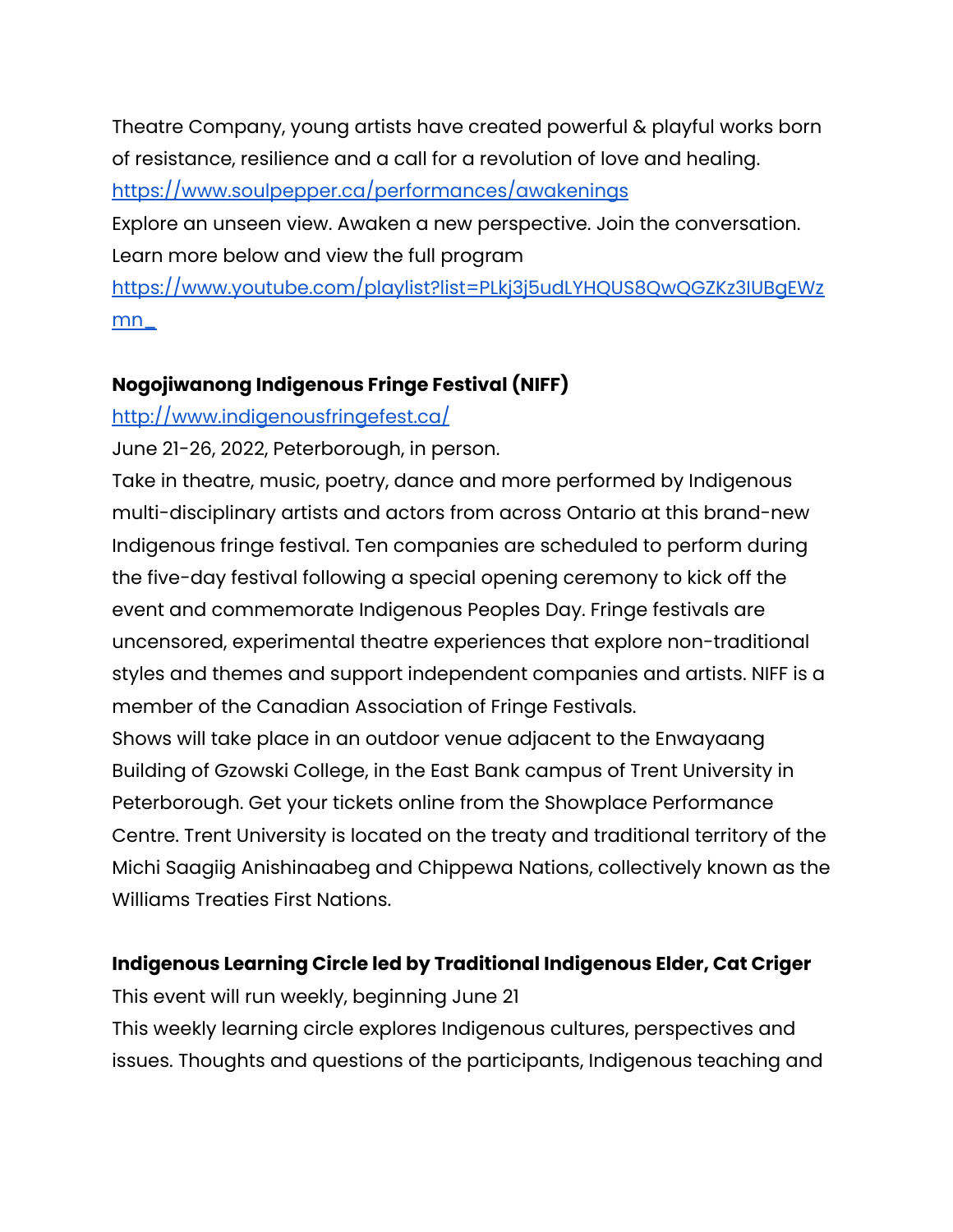philosophies will help guide the discussions to facilitate an intercultural dialogue.

Virtual experience. Registration details can be found here: [www.mississaugalibrary.ca/IHM](http://www.mississaugalibrary.ca/IHM)

#### **Susan Aglukark: Nomad- Correcting the Narrative**

June 23, 2022, 6:00-7:30pm, free webinar

Through songs, stories, film, photos and music videos, NOMAD will take you on the journey of the Canadian Inuit over the last several thousand years shedding light on some of the psychological and cultural impacts of rapid change in the North. NOMAD also gives a glimpse of the resilience and determination of a people who have maintained a quiet dignity despite near annihilation by disease and rapid change, a glimpse of the strengths of the traditional culture. While NOMAD helps us better understand the effects of colonization and generational trauma caused by the Canadian Governments Residential School/assimilation policy on Inuit, viewers also gain an understanding that we as Indigenous (artists) work with and from for our own respective healing and learning.

Register here:

[https://uwaterloo.ca/indigenous/events/susan-aglukark-nomad-correcting](https://uwaterloo.ca/indigenous/events/susan-aglukark-nomad-correcting-narrative-free-webinar)[narrative-free-webinar](https://uwaterloo.ca/indigenous/events/susan-aglukark-nomad-correcting-narrative-free-webinar)

#### **The Work of Leanne Betasmosake Simpson**

Looking to read a book by a local Michi Saagiig Nishnaabeg scholar, artist, and poet this June? Visit Dr. Leanne Simpson's website to order her forthcoming publication *Rehearsals for Living,* or view one of her multimedia art films, listen to her music, or order a book of her poetry, such as *Islands of Decolonial Love.*

<https://www.leannesimpson.ca/>

#### **Indigenous Lawyer Dr. Pamela Palmater's Youtube Channel**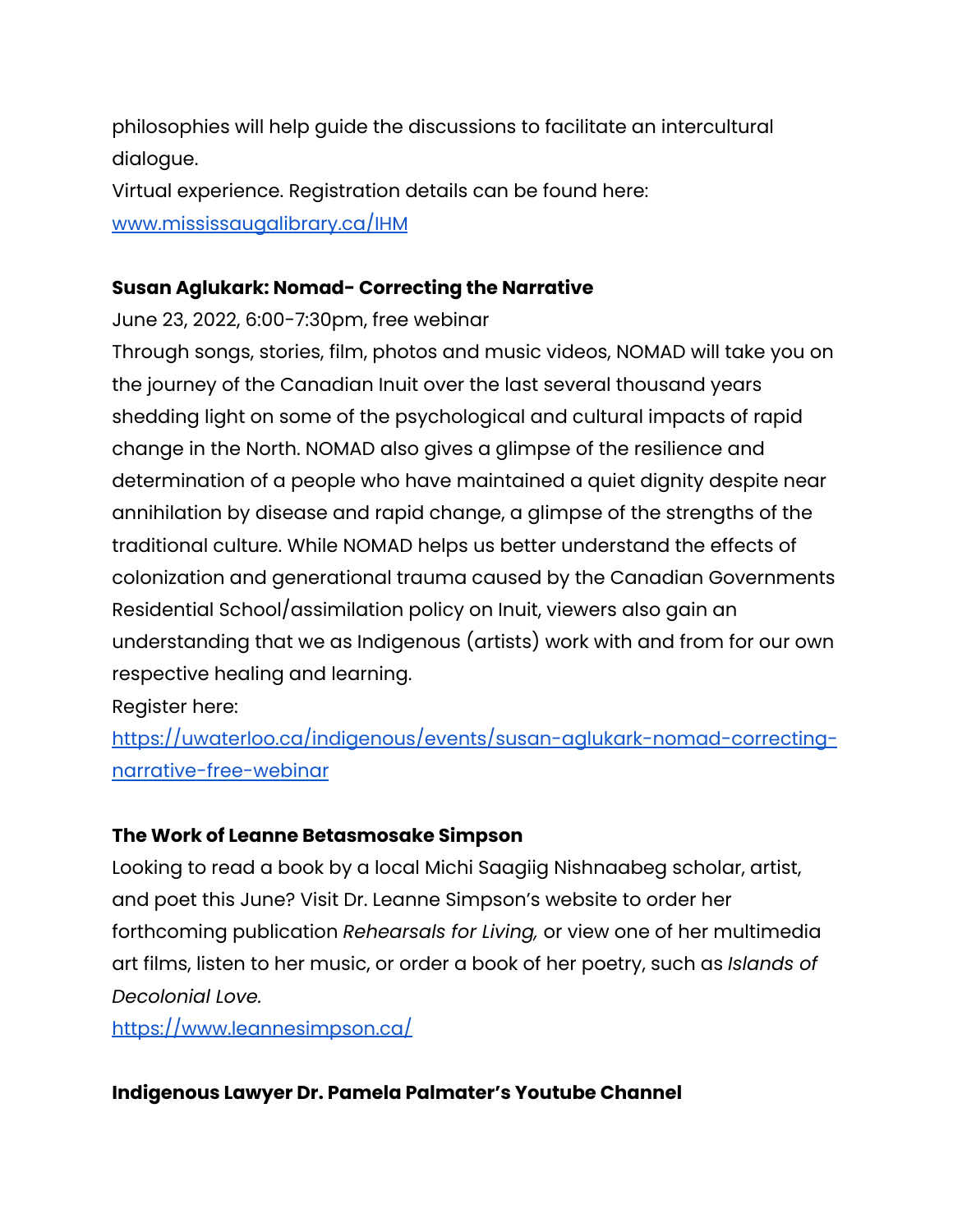This incredible resource gathers research based knowledge and informed analysis in short videos brought to you by Ryerson University's Chair in Inidgenous Governance and Mi'kmaq Nation's Dr. Pamela Palmater. [https://www.youtube.com/channel/UCTeExnsj\\_hu87OwPCHcBcjA](https://www.youtube.com/channel/UCTeExnsj_hu87OwPCHcBcjA)

#### **Engage the Calls to Justice**

This summary report gives an excellent introduction and engagement with the concrete calls to action and justice from the final report on Missing and Murdered Indigenous Women, Girls, and Queer people. Consider reading the Calls to Justice, choosing one that speaks to you, and write your local MP for the implementation of the final report.

[https://www.mmiwg-ffada.ca/wp-content/uploads/2019/06/Calls\\_for\\_Justic](https://www.mmiwg-ffada.ca/wp-content/uploads/2019/06/Calls_for_Justice.pdf) [e.pdf](https://www.mmiwg-ffada.ca/wp-content/uploads/2019/06/Calls_for_Justice.pdf)

#### **Resource kit of activities for children and families**

Celebrate, learn, and honour Indigenous People's History Month at home with your family.

<https://www.rcaanc-cirnac.gc.ca/eng/1315444613519/1534942257655>

#### **Reclaiming Power and Place**

Click below to access the final report of the Nation Inquiry into Missing and Murdered Indigenous Women, Girls, and Queer peoples. [https://www.mmiwg-ffada.ca/final-report/?fbclid=IwAR1NOCNYZO2rZ5x6t6Ps](https://www.mmiwg-ffada.ca/final-report/?fbclid=IwAR1NOCNYZO2rZ5x6t6PsuuztJ1iSj5jfSk-pJDX_MS9bXSpAHB5d-aUt2lw) [uuztJ1iSj5jfSk-pJDX\\_MS9bXSpAHB5d-aUt2lw](https://www.mmiwg-ffada.ca/final-report/?fbclid=IwAR1NOCNYZO2rZ5x6t6PsuuztJ1iSj5jfSk-pJDX_MS9bXSpAHB5d-aUt2lw)

#### **National Indigenous Day of Prayer- Anglican Church of Canada**

Check out this resource page, featuring prayers and liturgical readings for community observation of National Indigenous Day of Prayer. <https://www.anglican.ca/im/nidp/>

#### **Indigenous Day of Prayer- United Church of Canada**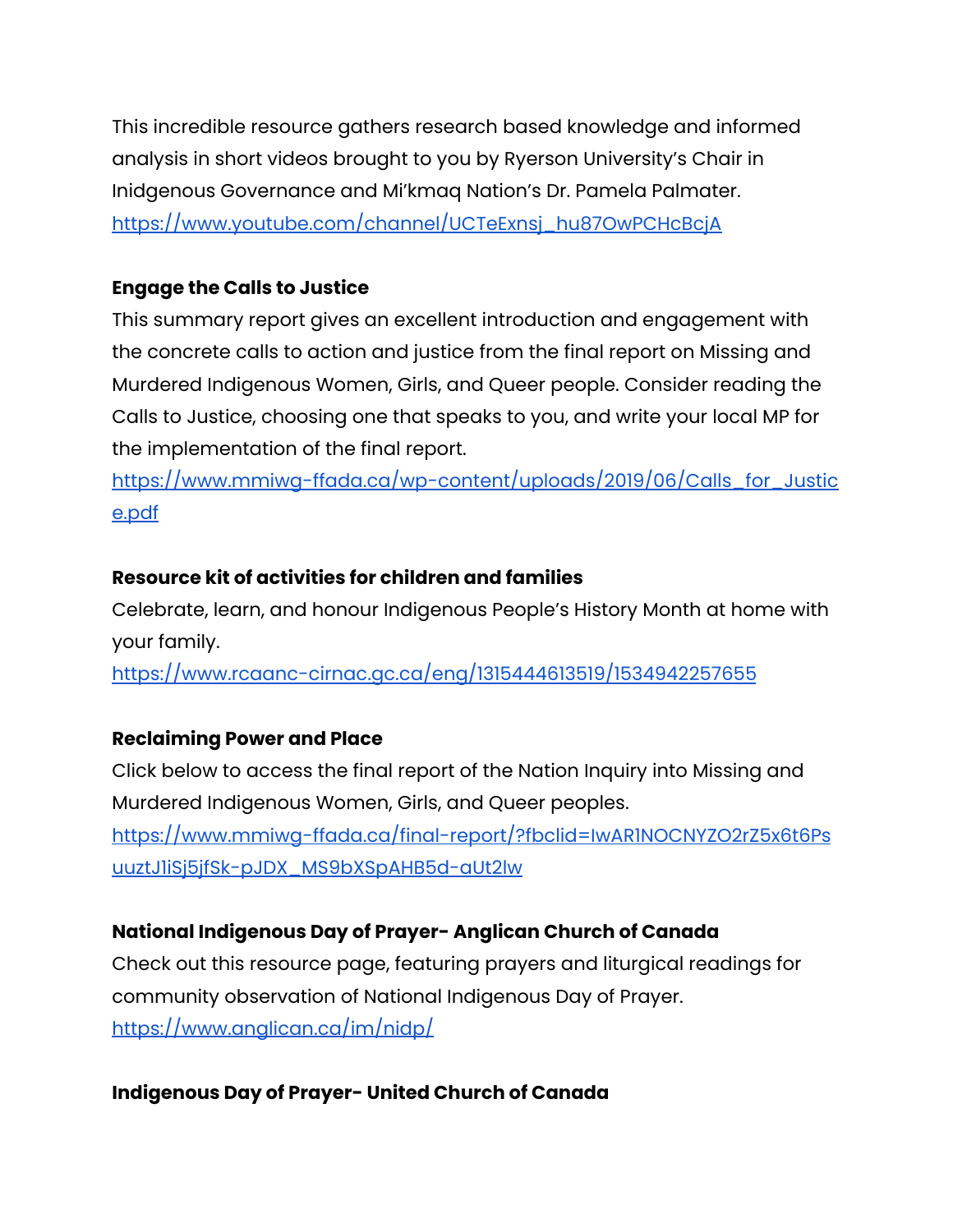Check out the link below for an extensive liturgical resource portfolio, from the Seven Grandfather Teachings to a Covenant of Reconciliation. <https://www.united-church.ca/worship-special-days/indigenous-day-prayer>

# **Consider Making a Financial Donation or Organizing a Fundraiser for an Indigenous Initiative**

### **The Woodland Cultural Centre, Former Anglican-run Mohawk Institute Residential School**

#### <https://woodlandculturalcentre.ca/donate/>

"Your contribution to the Woodland Cultural Centre would ensure that we can continue to deliver the highest quality programs centered on a Hodinohsho:ni worldview, celebrating, and sharing Indigenous culture, language, and art. The Woodland Cultural Centre offers educational programs and resources to schools, school boards, universities and colleges, community organizations and our public audience. We need your donations to support the development and delivery of educational programs related to our cultures, language, stories, and the impacts of the residential school system."

#### **Toronto Urban Native Ministry**

Sustain the life and work of Toronto Urban Native Ministry, make a one time donation or consider becoming a monthly donor here: <https://www.canadahelps.org/en/dn/52915>

The Toronto Urban Native Ministry (TUNM) is unique in Ontario. Working out of our office at Church of the Holy Trinity in downtown Toronto and in the community, we support both Traditional Indigenous Spiritualities and world-views as well as Christian Spiritual practices, showing that they can walk together in harmony. Founded in 1996, TUNM interacts with more than 8,000 lives each year. We reach out to Indigenous people on the street, in hospitals, in jails, shelters and hostels, providing counseling, Ceremony,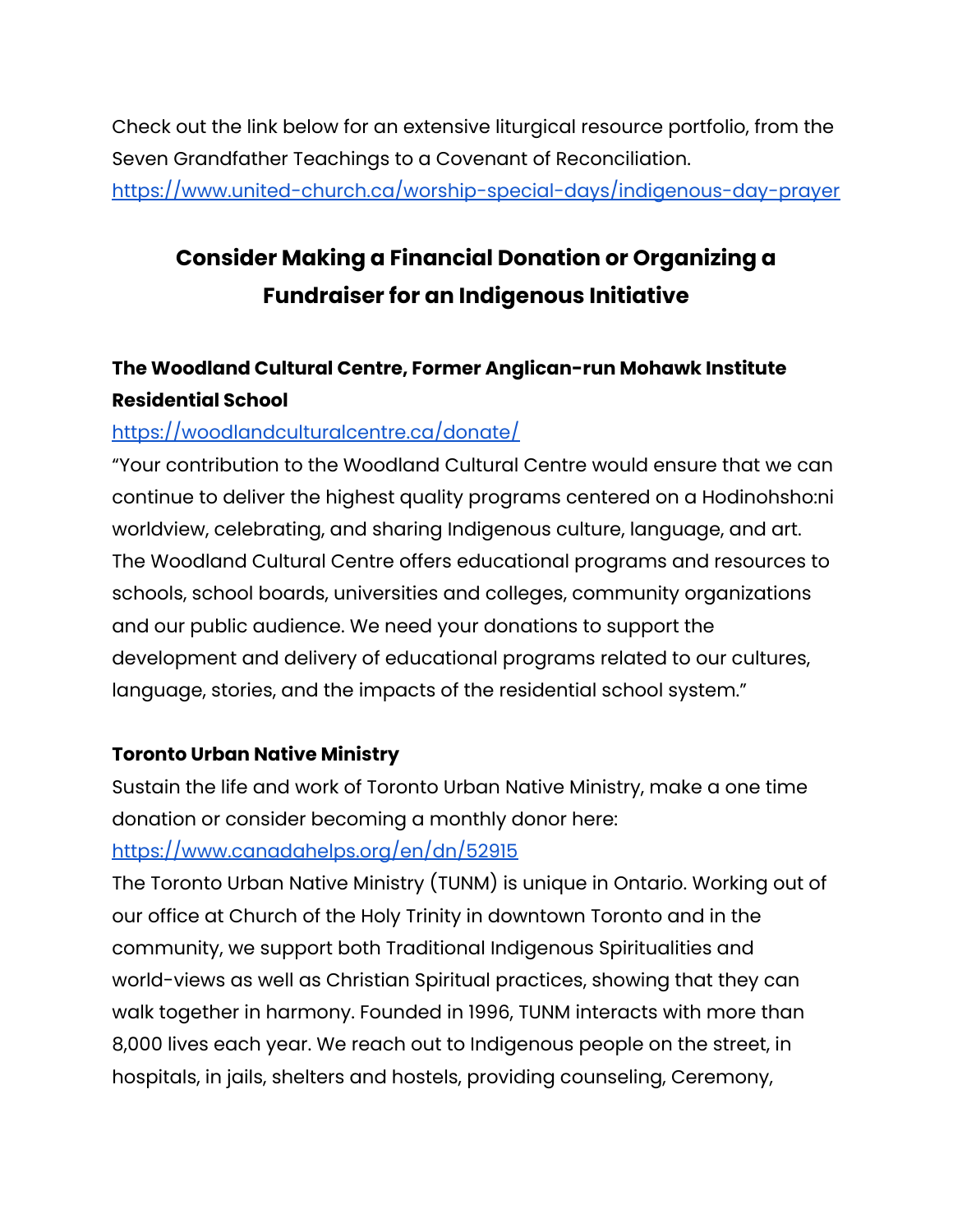spiritual care and referrals to community services.We are always looking for financial and physical donations for Toronto Urban Native Ministry's life saving and life sustaining work of emergency relief. Please consider donation to the work of TUNM through our Canada Helps link below.

Any in person donations of new and clean summer clothing, shoes, and survival supplies for all genders can be brought Monday to Friday to church of the Holy Trinity or our offices, 6 Trinity square, 10am-3pm (Please email lkern@toronto.anglican.ca to coordinate)

#### **The Regis4Ever Foundation**

Regis Korchinski was a Black and Indigenous woman who died tragically after Toronto police responded to a wellness check. Her family has been tirelessly organizing for change and justice along with other families who have lost their children to policing, including the families of Eisha Hudson and Chantel Moore. Through the Regis4Ever Foundation they provide a wellspring of support in their community. "This site is dedicated to Regis Korchinski who died May 27 2020. In the hopes that this never happens again, the family of Regis has started the Regis 4 Ever Foundation in her memory. With your help and generosity, we can honour Regis' memory and make sure that what happened to Regis doesn't happen to anyone else." <https://www.regis4everfoundation.com/>

#### **Toronto Indigenous Harm Reduction**

"Toronto Indigenous Harm Reduction is a response to the pandemic of ongoing colonization and lack of services for the urban Indigenous population. TIHR has been on the frontlines of encampment support and the devastating overdose crisis that is currently taking place across Turtle Island. We are a grassroots initiative that works to provide traditional meals and supplies that are needed." Support Indigenous led outreach to those in need in the GTA by donating to TIHR!

<https://www.torontoindigenoushr.com/>